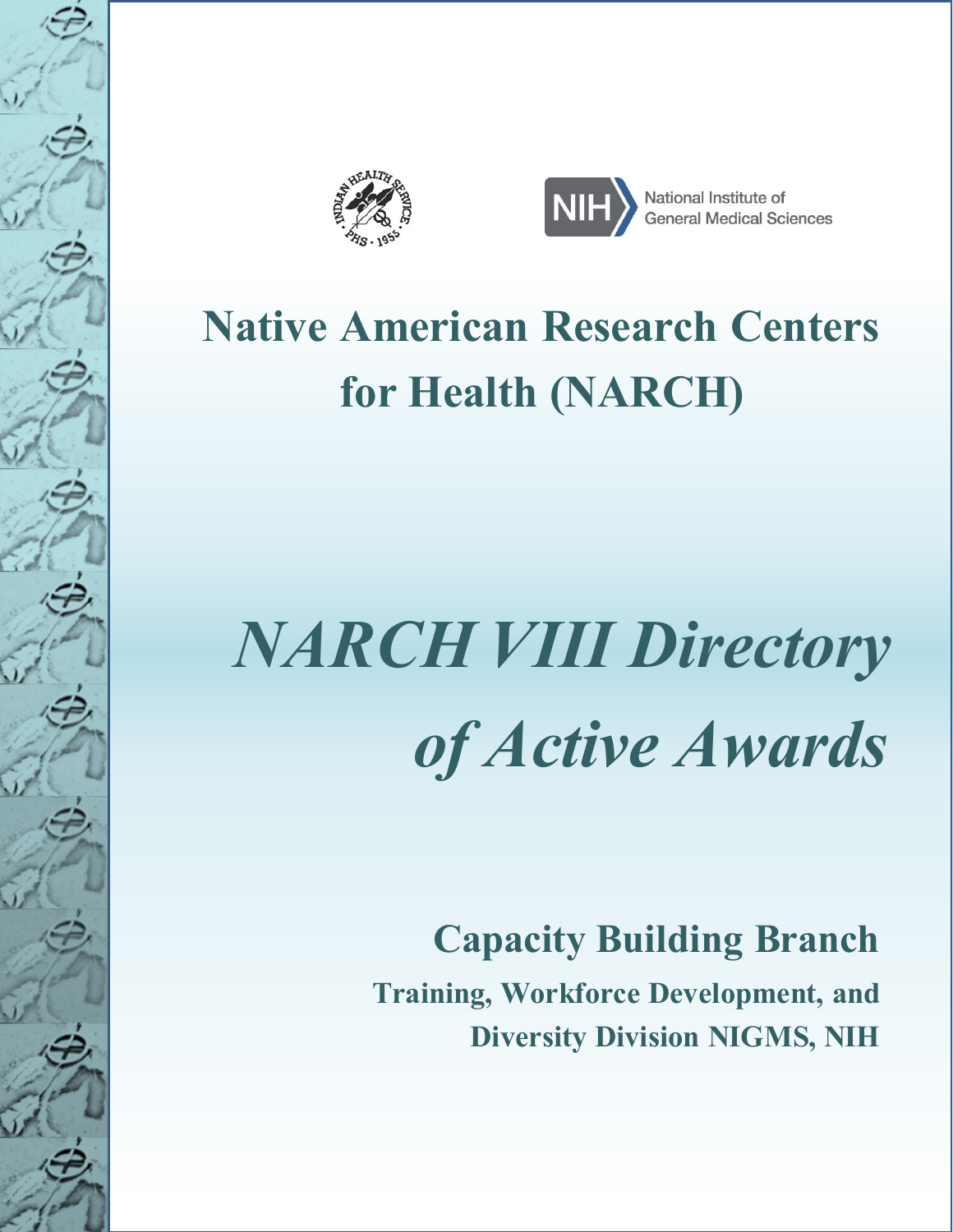## **Table of Contents**

| <b>Map of NARCH VIII Recipient States</b> | $\overline{2}$ |
|-------------------------------------------|----------------|
| <b>State/Principal Investigator</b>       | $3 - 14$       |
| <b>Alaska/Timothy K. Thomas</b>           | 3              |
| <b>Arizona/ Mariddie J. Craig</b>         | 4              |
| <u> Montana/Billie Jo Kipp</u>            | 5              |
| <b>Montana/Douglas K. Stevens</b>         | 6              |
| <b>North Dakota/ Cynthia A. Lindquist</b> | 7              |
| <b>Oklahoma / Roger Clark Montgomery</b>  | 8              |
| <b>Oregon/Thomas M. Becker</b>            | 9              |
| <u>Washington/Alison J. Boyd-Ball</u>     | $10 - 11$      |
| <b>Washington/ Martina Whelshula</b>      | 12             |
| <b>Wisconsin/John A. Dellinger</b>        | $13 - 14$      |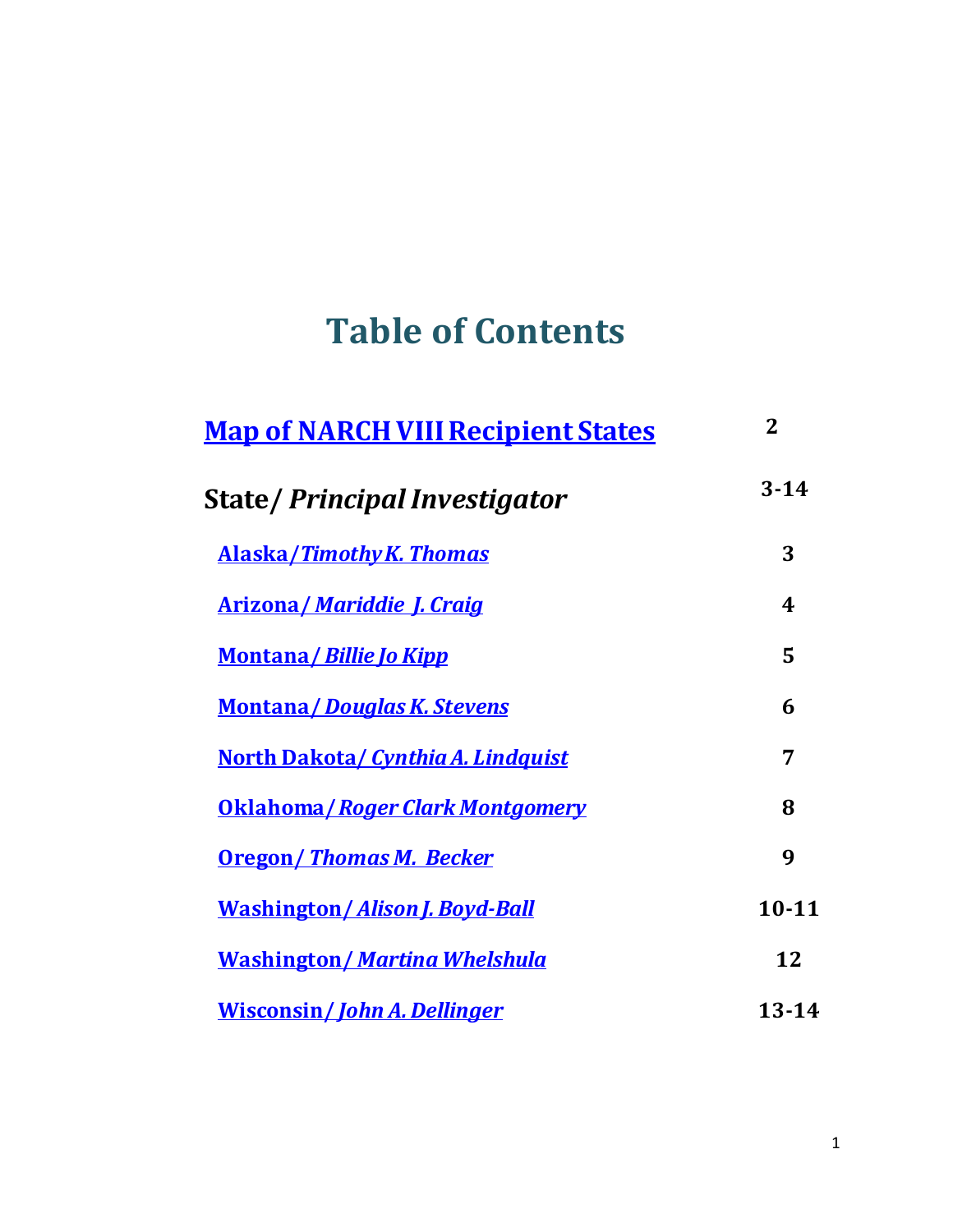### <span id="page-2-0"></span>**Map of NARCH VIII Recipient States**



Zip Location of NARCH Institution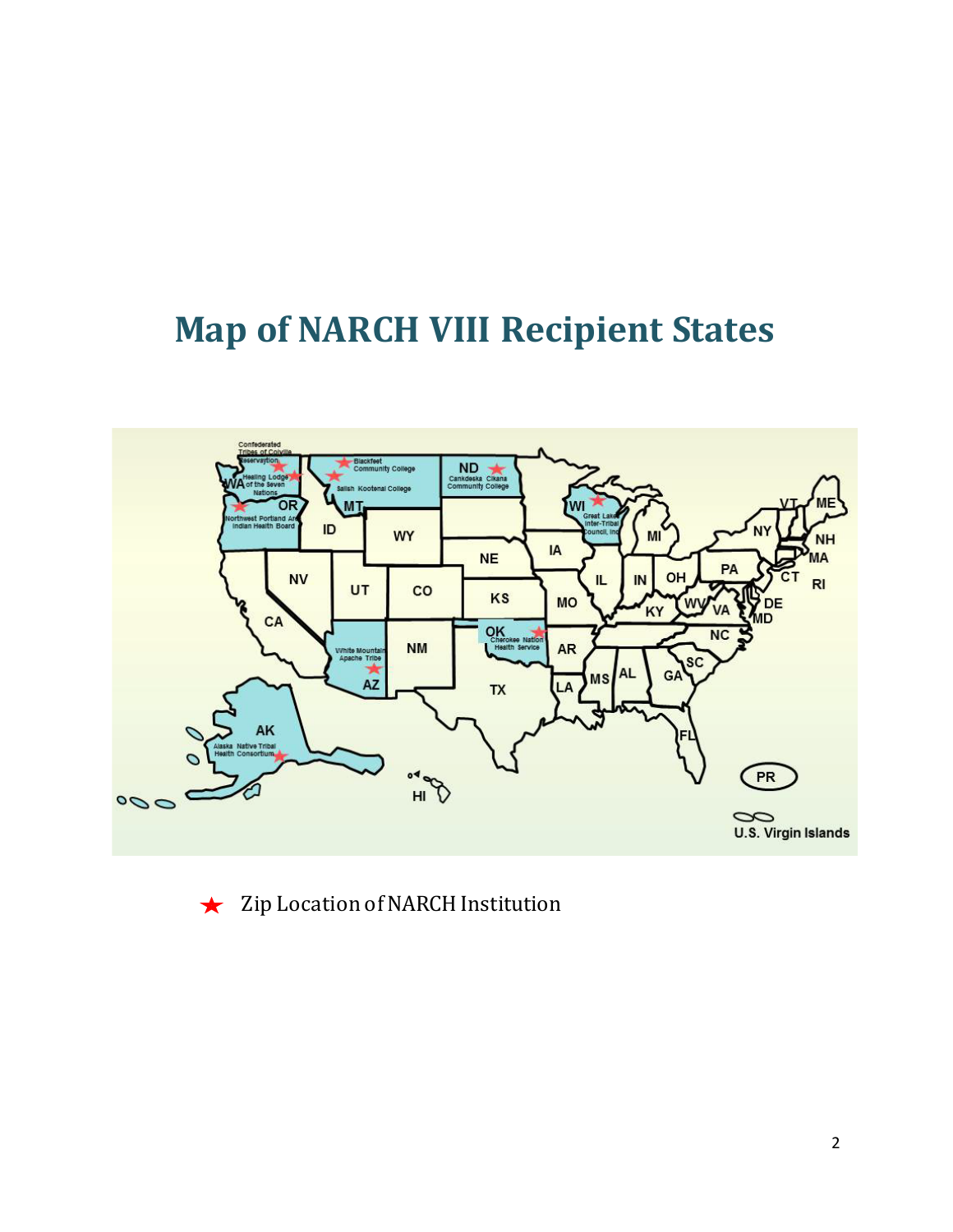#### <span id="page-3-0"></span>**ALASKA**

#### **Grant No.: GM110784-01 Grantee Institution: Alaska Native Tribal Health Consortium Project Title: NARCH VIII at the Alaska Native Tribal Health Consortium**

#### **Principal Investigator**

| Name:     | <b>Timothy K. Thomas</b>        |
|-----------|---------------------------------|
| Address:  | 3900 Ambassador Drive           |
|           | Anchorage, AK 99508             |
|           | <b>Work Phone: 907-729-3095</b> |
| E-mail:   | tkthomas@anthc.org              |
| Web site: | http://home.anthc.org/anmc      |

#### **Sub-Projects**

- NARCH VIII at the Alaska Native Tribal Health Consortium-Administrative Core NIH Funding Partner(s): NIGMS Project Leader: Timothy K. Thomas E-mail: [tkthomas@anthc.org](mailto:tkthomas@anthc.org?Subject=Grant%20No.%201S06GM110784-01%20)
- Full A: Diabetes Incidence and Lifestyle Changes in Urban Alaska Native People NIH Funding Partner(s): NIDDK Project Leader: Kathryn Koller E-mail: [kkoller@anthc.org](mailto:kkoller@anthc.org)

#### **Abstract**

This study proposes a 10-year follow-up study with a pre-established cohort of more than 900 AN people living in the south central region to: 1. identify diabetes outcomes and associationswith baseline risk factors, and 2. quantify incidence of metabolic syndrome components and associations between incidence and diet, physical activity, subsistence lifestyle at baseline, controlling for age and gender.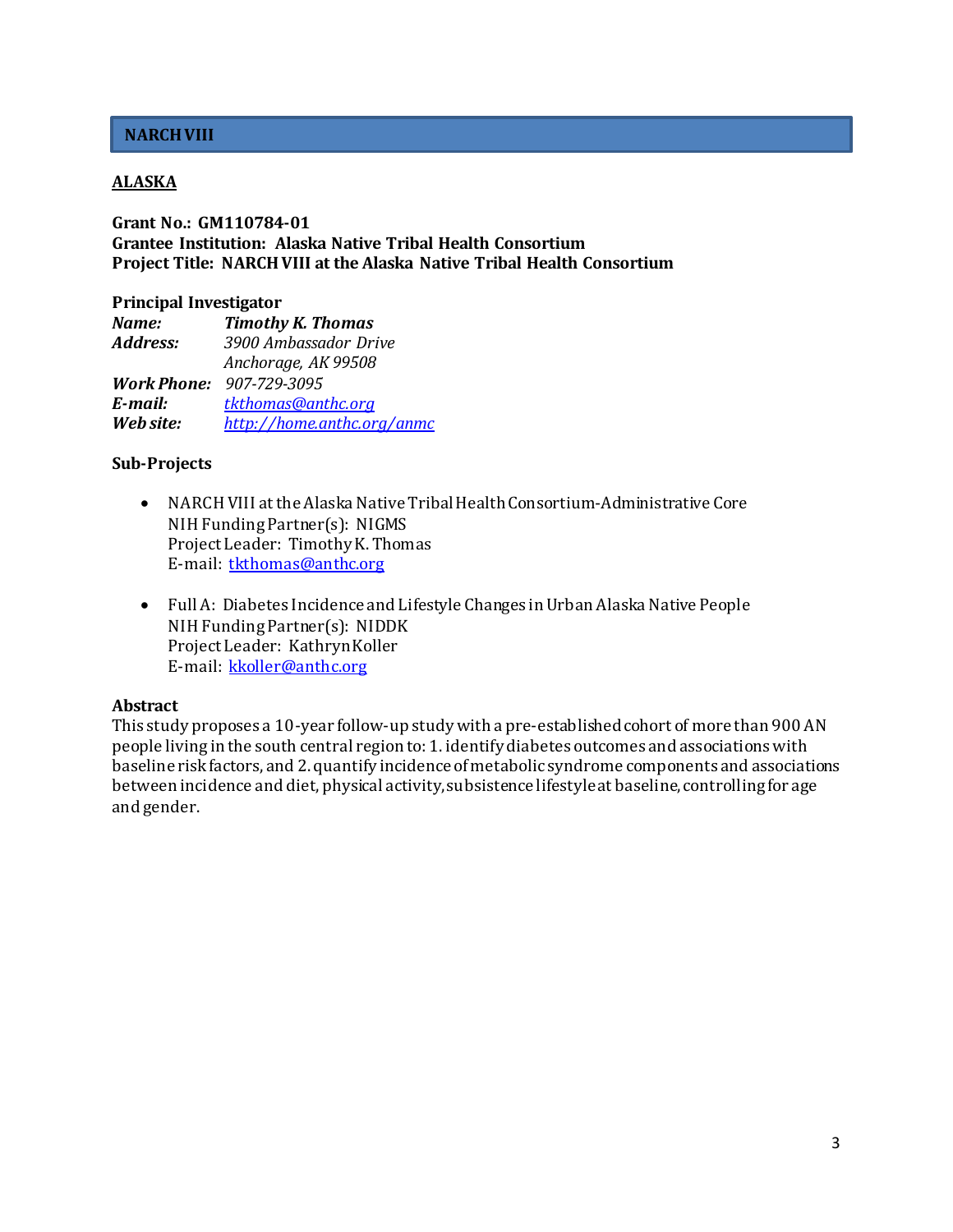#### <span id="page-4-0"></span>**ARIZONA**

**Grant No.: GM106301-01 Grantee Institution: White Mountain Apache Tribe Project Title: NARCH VIII Program at White Mountain Apache Tribe and Johns Hopkins University**

#### **Principal Investigator**

| Mariddie J. Craig                        |
|------------------------------------------|
| White Mountain Apache Tribe              |
| WMAT Health Board                        |
| P.O. Box 1648                            |
| Whiteriver, AZ 85941                     |
| <b>Work Phone: 928-338-4346 ext. 302</b> |
| mariddiec@wmat.nsn.us                    |
|                                          |

#### **Sub-Projects**

- NARCH Vlll Administrative Core NIH Funding Partner(s): NIGMS Project Leader: Mariddie Craig E-mail: [mariddiec@wmat.nsn.us](mailto:mariddiec@wmat.nsn.us)
- NARCH Vlll Examining Social Network Influences on Suicidal Apache Youth NIH Funding Partner(s): NIDA Project Leader: Mary Cwik E-mail: [mcwik1@jhu.edu](mailto:mcwik1@jhu.edu)
- NARCH Vlll Reducing STI Behavioral Risk Factors and Promoting Screening Among Apaches NIH Funding Partner(s): NIAID, NIDA Project Leader: Anne Rompalo

#### **Abstract**

The overarching goal of this proposal is to study how social networks underlie substance use and suicidal behavior among American Indian (Al) youth. The primary aims are: 1. to engage Apache key informants in developing a typology and assessment methods to identify social networks that underlie substance use and suicidal behavior among Apache youth (ages 10-19); 2. to assess social networks that underlie substance use and suicidal behavior in 75 Apache youth who have attempted suicide, compared with those of 75 "healthy" Apache controls; and 3. to engage key Apache informants in interpreting results from the assessment and designing a social network intervention to address alcohol, drug use and suicide risks.

The goal of "Reducing STI behavioral risk factors and promoting screening among Apaches" is to evaluate the impact of a paraprofessional delivered, culturally adapted, evidence-based intervention (EBl) on sexually transmitted infection (STI) and HIV/AIDS risk factors, substance use and mental/emotional health through a randomized controlled trial.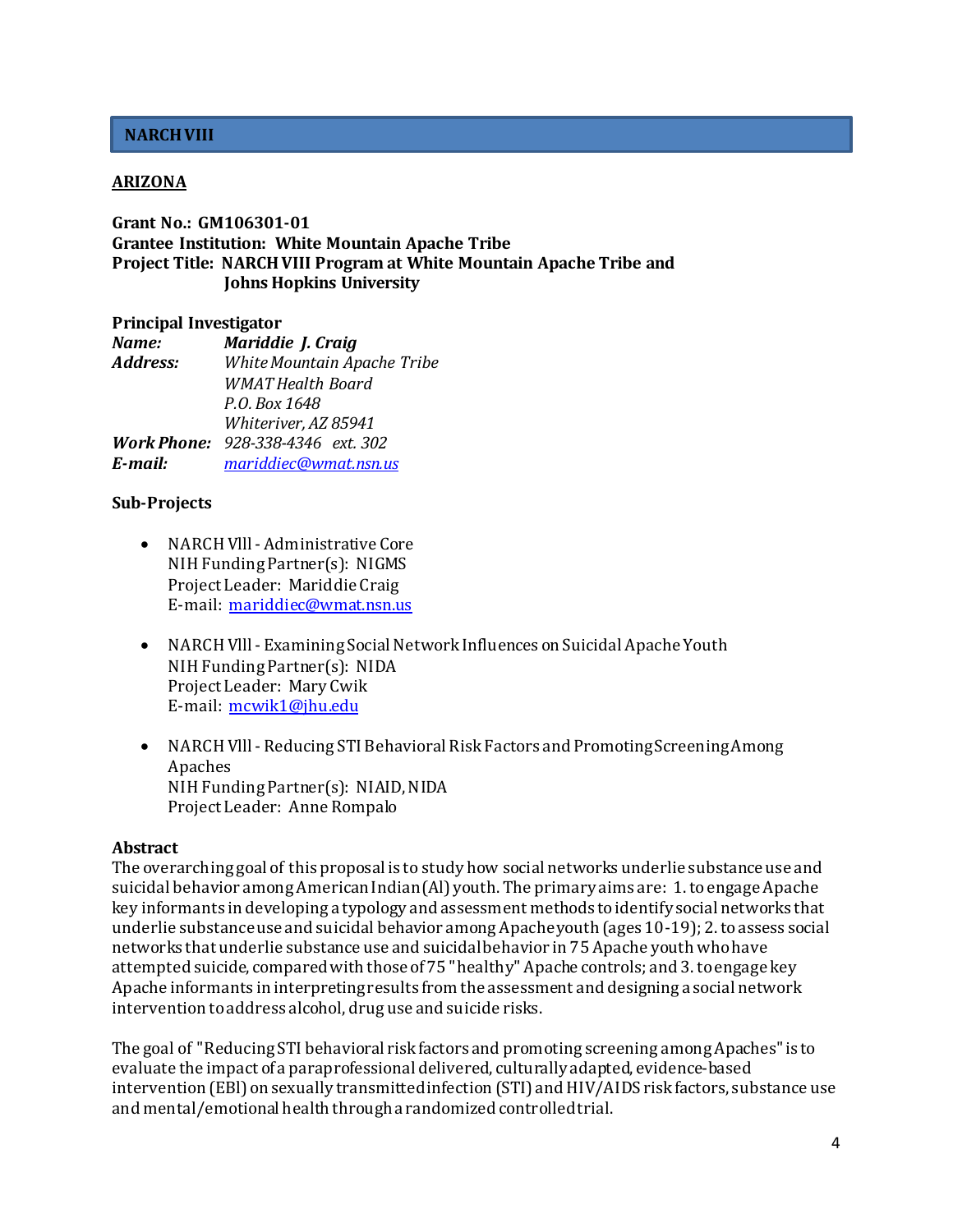#### <span id="page-5-0"></span>**MONTANA**

**Grant No.: GM110777-01 Grantee Institution: Blackfeet Community College Project Title: Blackfeet Community College Metabolic Research Center**

#### **Principal Investigator**

*Name: Billie Jo Kipp Address: Blackfeet Community College P.O. Box 819 Browning, MT 59417 Work Phone: 406-388-5441 E-mail: [drkipp@bfcc.edu](mailto:drkipp@bfcc.edu)*

#### **Sub-Projects**

- Blackfeet Community College Metabolic Research Center (Administrative Core) NIH Funding Partner(s): NIGMS Project Leader: Billie Jo Kipp E-mail: [drkipp@bfcc.edu](mailto:drkipp@bfcc.edu)
- Blackfeet Community College Metabolic Research Center (Capacity Building Project) NIH Funding Partner(s): NIGMS Project Leader: Matthews, Betty E-mail: [b\\_mathews@bfcc.edu](mailto:b_mathews@bfcc.edu)

#### **Abstract**

The major goal of this project is to make Blackfeet Community College (BCC) a conduit for tribal health research on the Blackfeet Reservation. To create a sustainable BCC-MRC, we will accomplish the following specific aims: 1. create a research culture at BCC, accomplished by increasing the critical mass of expertise and researchers by hiring new research faculty, developing expertise and capacity among existing faculty, and exposing students to Native researchers; 2. give BCC students the opportunity to participate in biomedical research internships in laboratory, behavioral, and social sciences, developing a pool of potential future researchers for BCC-MRC; 3. develop a sustainable Blackfeet Metabolic Research Center at BCC, accomplished with an innovative pilot project program and other research programs to encourage collaborations that will result in additional grants to BCC-MRC.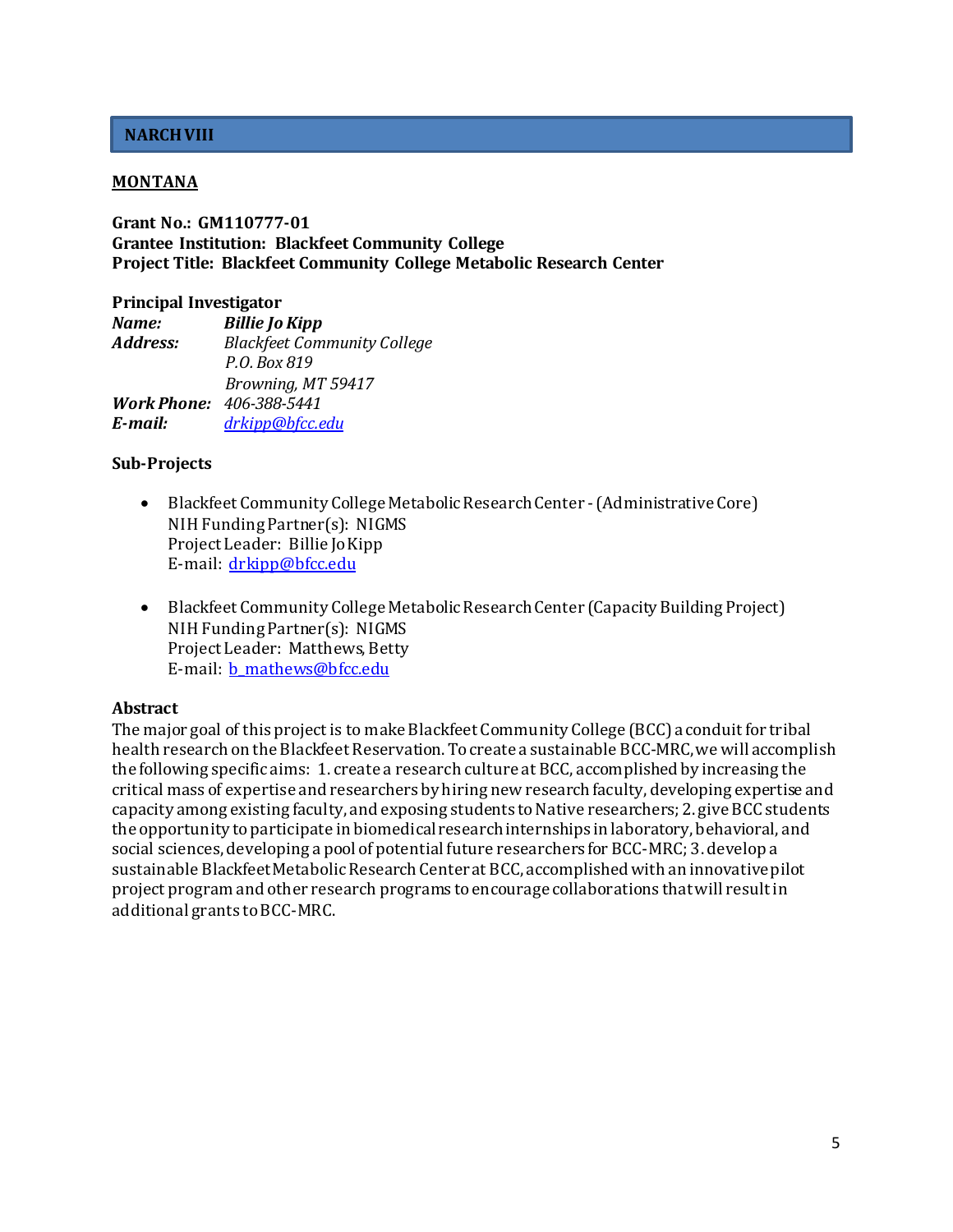#### <span id="page-6-0"></span>**MONTANA**

#### **Grant No.: GM110771-01 Grantee Institution: Salish Kootenai College Project Title: Center for the Native Environmental Health Research (NEHR) Network**

#### **Principal Investigator**

| Name:     | <b>Douglas K. Stevens</b>       |
|-----------|---------------------------------|
| Address:  | Department of Life Sciences     |
|           | Salish Kootenai College         |
|           | P.O. Box 70                     |
|           | Pablo, MT 59855                 |
|           | <b>Work Phone: 406-275-4945</b> |
| E-mail:   | doug stevens@skc.edu            |
| Web site: | http://lifesci.skc.edu          |

#### **Sub-Projects**

- Center for the Native Environmental Health Research Network Administrative Core NIH Funding Partner(s): NIGMS Project Leader: Douglas K. Stevens, Salish Kootenai College E-mail: [doug\\_stevens@skc.edu](mailto:DOUG_STEVENS@SKC.EDU)
- An Innovative Model for Addressing Native Environmental Health Research Needs NIH Funding Partner(s): NIEHS Project Leader: Douglas K. Stevens, Salish Kootenai College E-mail: [doug\\_stevens@skc.edu](mailto:DOUG_STEVENS@SKC.EDU)
- Environmental Uranium Exposure of Sheep Living Around Mining Sites on Navajo / Investigation of Chronic Uranium Exposure as a Health Risk NIH Funding Partner(s): NIEHS Project Leader: Jani Ingram, Northern Arizona University E-mail: [jani.ingram@nau.edu](mailto:jani.ingram@nau.edu)

#### **Abstract**

The initial focus of first research project will be to first develop Environmental Health Research Steering Committees in each community to develop, oversee and direct the community-based research. A community arsenic exposure assessment is anticipated to be the first joint research project of this proposal, as arsenic contamination of drinking water from private wells is one of the health issues common and of concern to both tribes. Other issues of interest include contamination of traditional foods by PCBs and DDT/DDE.

The second project will test the hypothesis that sheep, a traditional food, are a source of environmental uranium exposure for the Navajo people. The specific aims for the proposed work are: Specific Aim 1 - Compare uranium levels in tissues and organs from sheep grazing in mining versus non mining areas on Navajo Lands. Specific Aim 2 - Determine the extent to which sheep wool and/or hoof clippings are markers of exposure to environmental uranium.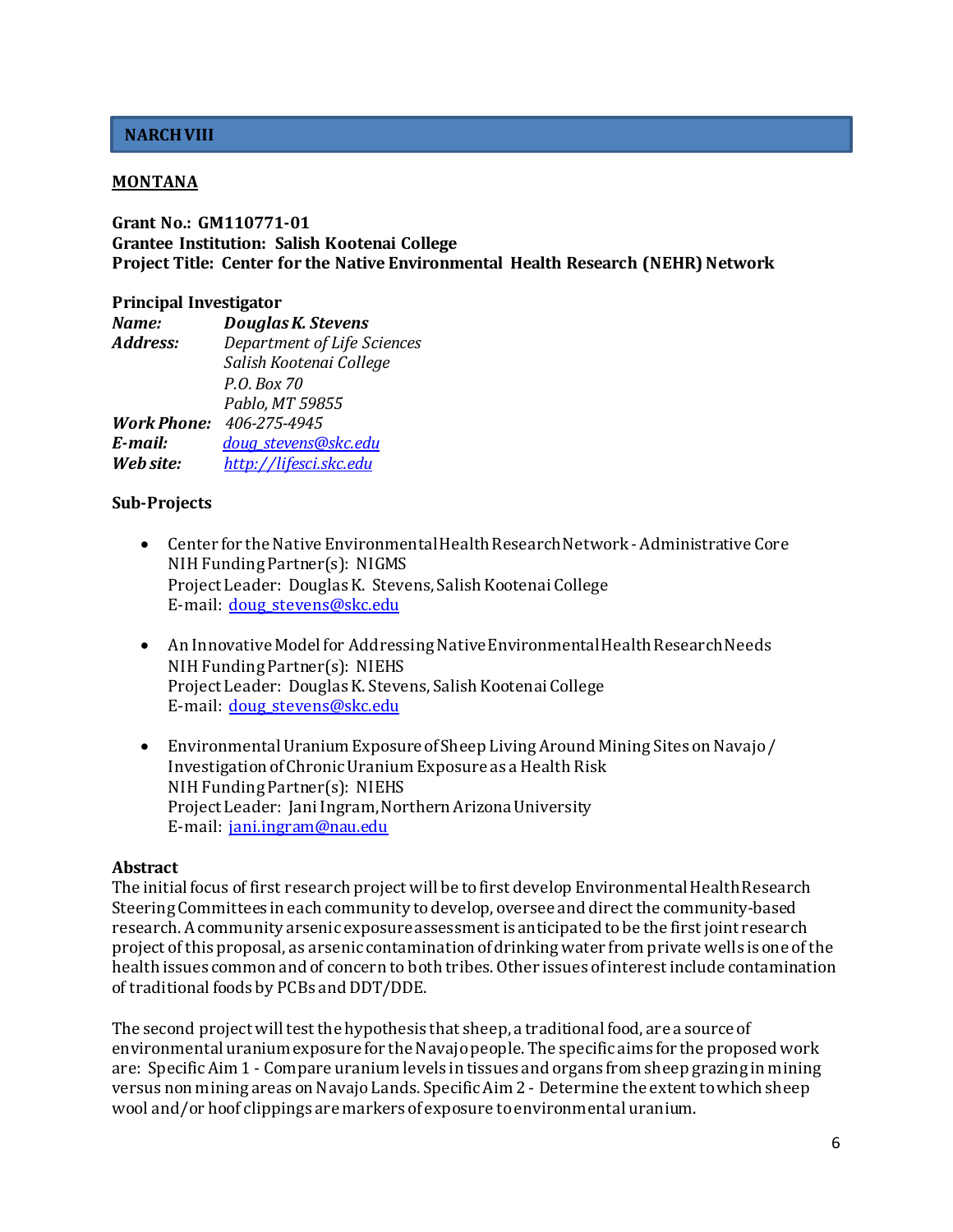#### <span id="page-7-0"></span>**NORTH DAKOTA**

#### **Grant No.: GM110778-01 Grantee Institution: Cankdeska Cikana Community College Project Title: Cankdeska Cikana NARCH (CCN): Health and the Environment Center Overview**

#### **Principal Investigator**

| Name:    | Cynthia A. Lindquist            |
|----------|---------------------------------|
| Address: | 214 First Avenue                |
|          | P.O. Box 269                    |
|          | Fort Totten, ND 583350269       |
|          | <b>Work Phone: 701-766-4055</b> |
| E-mail:  | president@littlehoop.edu        |

#### **Sub-Projects**

- Cankdeska Cikana NARCH (CCN): Health and the Environment Administrative Core NIH Funding Partner(s): NIGMS Project Leader: Cynthia A. Lindquist E-mail: [president@littlehoop.edu](mailto:president@littlehoop.edu?Subject=Grant%20No.%201S06GM110778-01%20)
- Cankdeska Cikana NARCH (CCN): Health and the Environment Student Development NIH Funding Partner(s): NIGMS Project Leader: Cynthia A. Lindquist E-mail: [president@littlehoop.edu](mailto:president@littlehoop.edu)
- Cankdeska Cikana NARCH (CCN): Health and the Environment Capacity Building NIH Funding Partner(s): IHS, NIGMS Project Leader: Cynthia A. Lindquist E-mail: [president@littlehoop.edu](mailto:president@littlehoop.edu)
- Cankdeska Cikana NARCH (CCN): Health and the Environment Pilot Research Project NIH Funding Partner(s): NCCAM, NHLBI Project Leader: Cynthia A. Lindquist E-mail: [president@littlehoop.edu](mailto:president@littlehoop.edu)

#### **Abstract**

It is a major goal of the "Cankdeska Cikana NARCH: Health and the Environment" (CCN) to place the majority of financial resources at the Tribal Colleges and not at the Research Intensive Partner Institutions. As part of this process, the CNN has proposed a major role for the Research Intensive Partner to be the provision of mentors for student development and faculty development in support of the pilot research project grants.

In line with this goal, the CCN will develop a Request for Applications to solicit pilot research grants from each of the 5 Tribal Colleges. The amount of the award will be \$70,000 and one award will be selected at each Tribal College.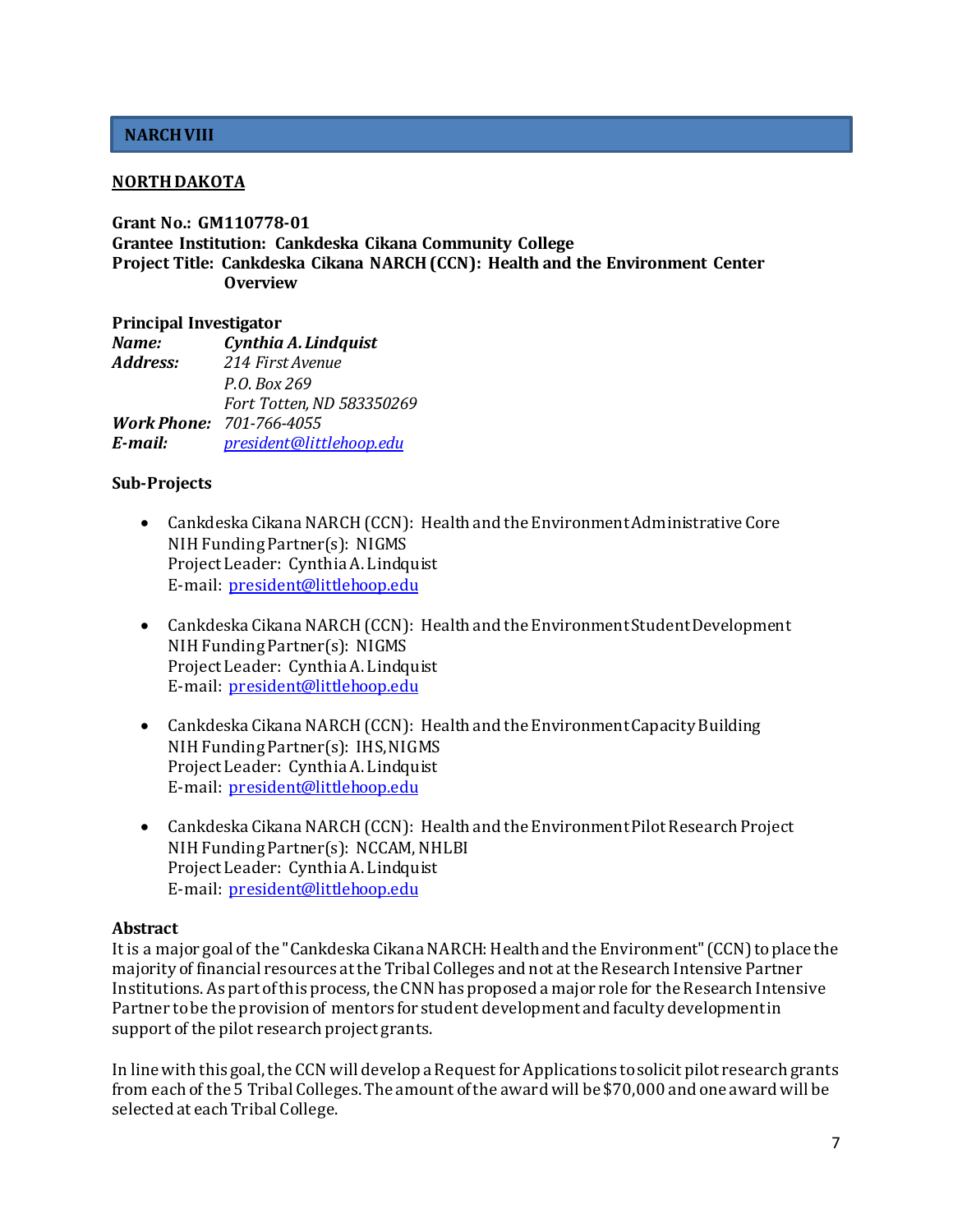#### <span id="page-8-0"></span>**OKLAHOMA**

**Grant No.: GM110786-01 Grantee Institution: Cherokee Nation Health Service Project Title: Cherokee NARCH**

#### **Principal Investigator**

| Name:    | <b>Roger Clark Montgomery</b>   |
|----------|---------------------------------|
| Address: | 17675 S Muskogee Avenue         |
|          | Tahleguah, OK 74464-5492        |
|          | <b>Work Phone: 918-207-4912</b> |
| E-mail:  | roger-montgomery@cherokee.org   |

#### **Sub-Projects**

- Administrative Core NIH Funding Partner(s): NIGMS Project Leader: James Williams Cooper
- Understanding Rheumatic Disease and Autoantibodies in Oklahoma Tribal Members NIH Funding Partner(s): NIAMS Project Leader: Judith James E-mail: [Judith-James@omrf.org](mailto:Judith-James@omrf.org)
- Cherokee NARCH West Student Development Project (OUHSC) NIH Funding Partner: NIGMS Project Leader: Christopher West

#### **Abstract**

Continued funding through the NARCH VIII mechanism will allow us to help train additional tribal health care providers, assess autoantibody and other soluble mediators in Al rheumatic disease patients, develop algorithms for diagnosis and elevated disease activity, uncover the targets of Alspecific autoimmune responses which have been identified as unidentified lines or ANA-only specificities, and apply principles of community based participatory research to address selfmanagement issues for our tribal participants.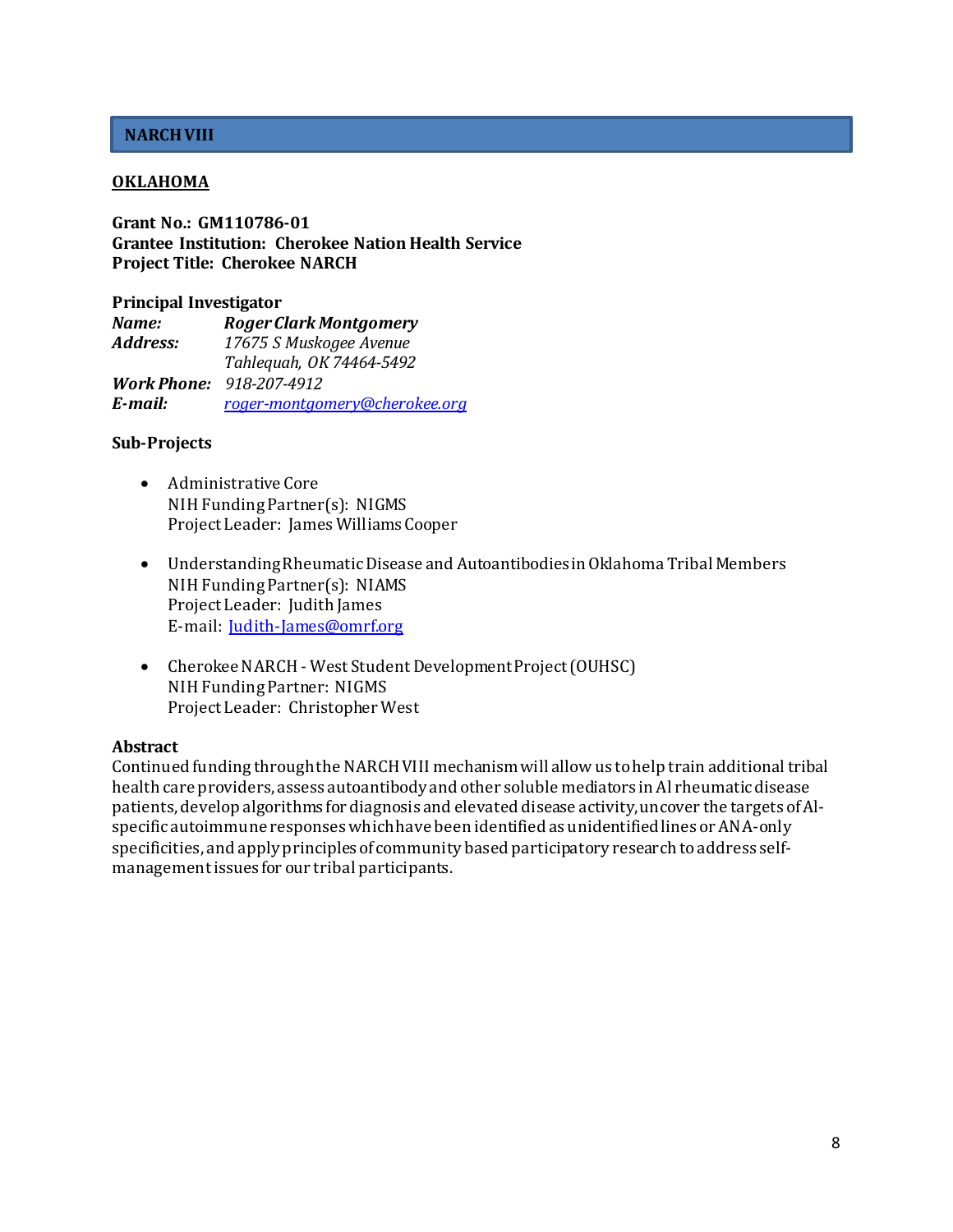#### <span id="page-9-0"></span>**OREGON**

#### **Grant No.: GM106339-01 Grantee Institution: Northwest Portland Area Indian Health Board Project Title: Advancing American Indian/Alaska Native Health: Northwest NARCH Program**

#### **Principal Investigator**

| Name:     | <b>Thomas M. Becker</b>                     |
|-----------|---------------------------------------------|
| Address:  | Northwest Portland Area Indian Health Board |
|           | 2121 S.W. Broadway, Suite 300               |
|           | Portland, OR 97201                          |
|           | <b>Work Phone: 503-416-3280</b>             |
| E-mail:   | thecker@npaihb.org                          |
| Web site: | http://www.npaihb.org                       |

#### **Sub-Projects**

- Administrative Core Partner(s): NIGMS Project Leader: Thomas Becker E-mail: [tbecker@npaihb.org](mailto:tbecker@npaihb.org)
- Project 1: TOTS to Tweens: Long-term Effect of Early Childhood Caries Prevention in Tribes Partner(s): NIDCR Project Leader: Tam Lutz E-mail: tlutz@npaihb.org

#### **Abstract**

To broaden our understanding of caries occurrence among tribal children, we will use a sequential explanatory mixed methods approach. We will conduct dental assessments and knowledge, attitudes and behavior surveys among mothers of participants. Qualitative data will include key informant and community assessments related to sugared beverage availability and other oral health risks, and will assist in interpreting and explaining our primary data. Our study is unique and innovative in tribal communities, and will inform a later series of grants that will culminate in a clinical trial to reduce caries in AI/AN children.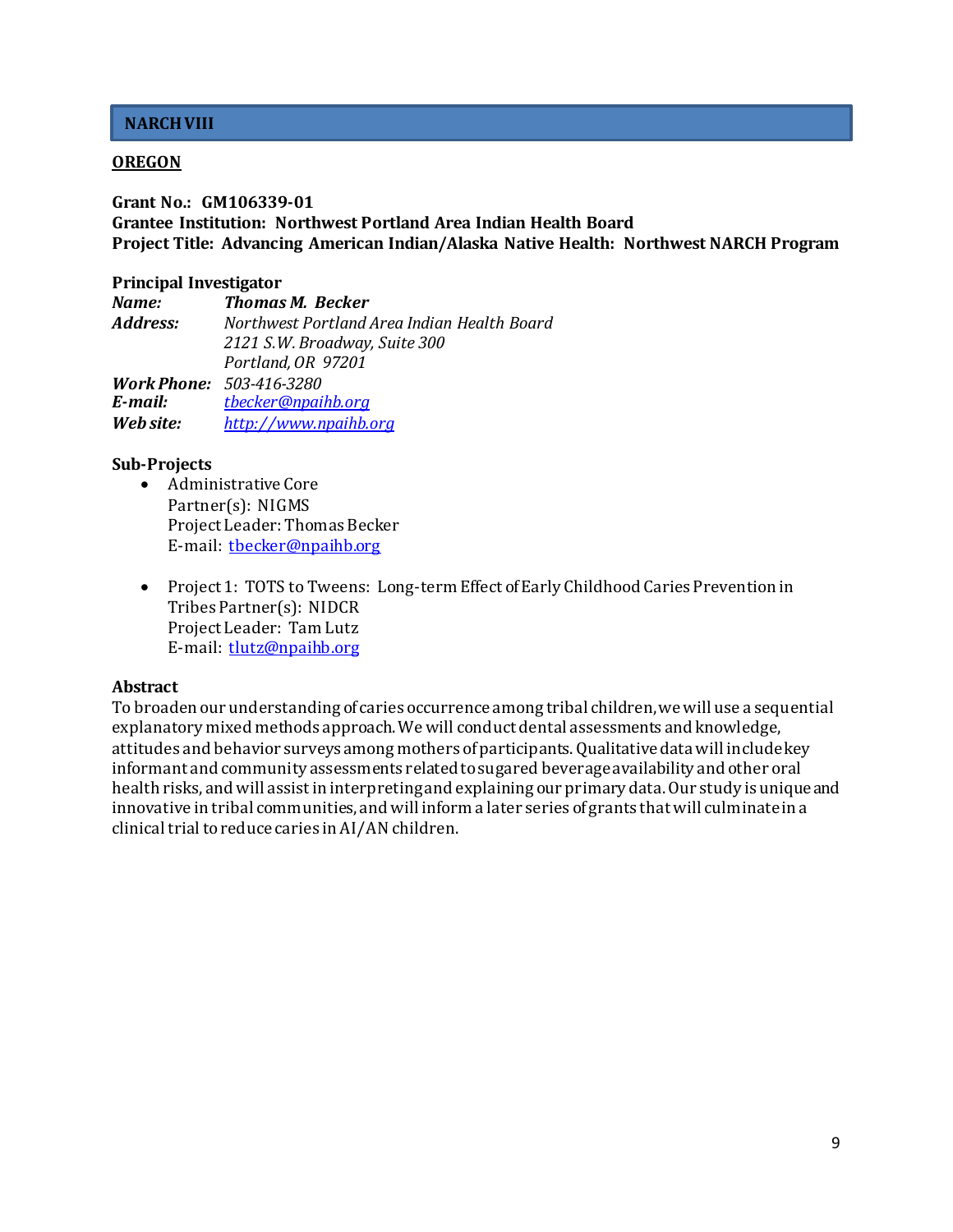#### <span id="page-10-0"></span>**WASHINGTON**

#### **Grant No.: GM111071-01 Grantee Institution: Confederated Tribes of Colville Reservation Title: Haus Maremsum (Good Medicine) Colville Research Center - Overview**

#### **Principal Investigator**

| Name:    | Alison J. Boyd-Ball             |
|----------|---------------------------------|
| Address: | P.O. Box 150                    |
|          | Nespelem, WA 99155              |
|          | <b>Work Phone:</b> 509-634-2437 |
| E-mail:  | alison.ball@colvilletribes.com  |

#### **Sub-Projects**

- Haus Maremsum (Good Medicine) Colville Research Center Administrative Core NIH Funding Partner: NIGMS Project Leader: Alison J. Boyd-Ball, Craig Moen E-mail: [alison.ball@colvilletribes.com](mailto:alison.ball@colvilletribes.com)
- Haus Maremsum (Good Medicine) Colville Research Center Capacity Building Core NIH Funding Partner: NIGMS Project Leaders: Alison J. Boyd-Ball, Kyle Desautel, Kelvin Frank E-mail: [alison.ball@colvilletribes.com](mailto:alison.ball@colvilletribes.com)
- A Culturally Tailored Intervention to Prevent Diabetes in American Indian Men NIH Funding Partner: NIDDK Project Leader: Ka'imi Sinclair

#### **Abstract**

The primary objective of the Colville Capacity Building Core (CBC) is to support and develop tribal involvement in research. The CBC will include: 1. establishing a CBC Data Analysis Office to provide quantitative data analysis and basic training in data collection techniques and practices to Colville health and wellness programs; 2. developing CBC roles and training procedures, including coordination of tribal staff activities, establishing and maintaining partnerships and training activities, operationalizing day-to-day roles, policies and procedures, and establishing a CBC manual; 3. distributing and monitoring small grants, facilitating mentoring relationships, and support secondary data access to and for American Indians and Alaska Native (AI/AN) master's and pre-doctoral students, as well as junior faculty; 4. establishing a competitive small grants program targeting AI/AN graduate students to provide funding for conference travel, books and supplies, and purchase of datasets for master's theses and dissertations; and, 5. conducting a process evaluation for the existing Colville research permit process.

To reduce modifiable diabetes risk factors' in overweight and obese AI men residing on the Colville reservation through a community-based, culturally informed intervention, the study specifically aims to: 1. conduct focus groups and interviews with adult members of Colville tribe to inform the adaptation, manualization and implementation of a culturally informed diabetes prevention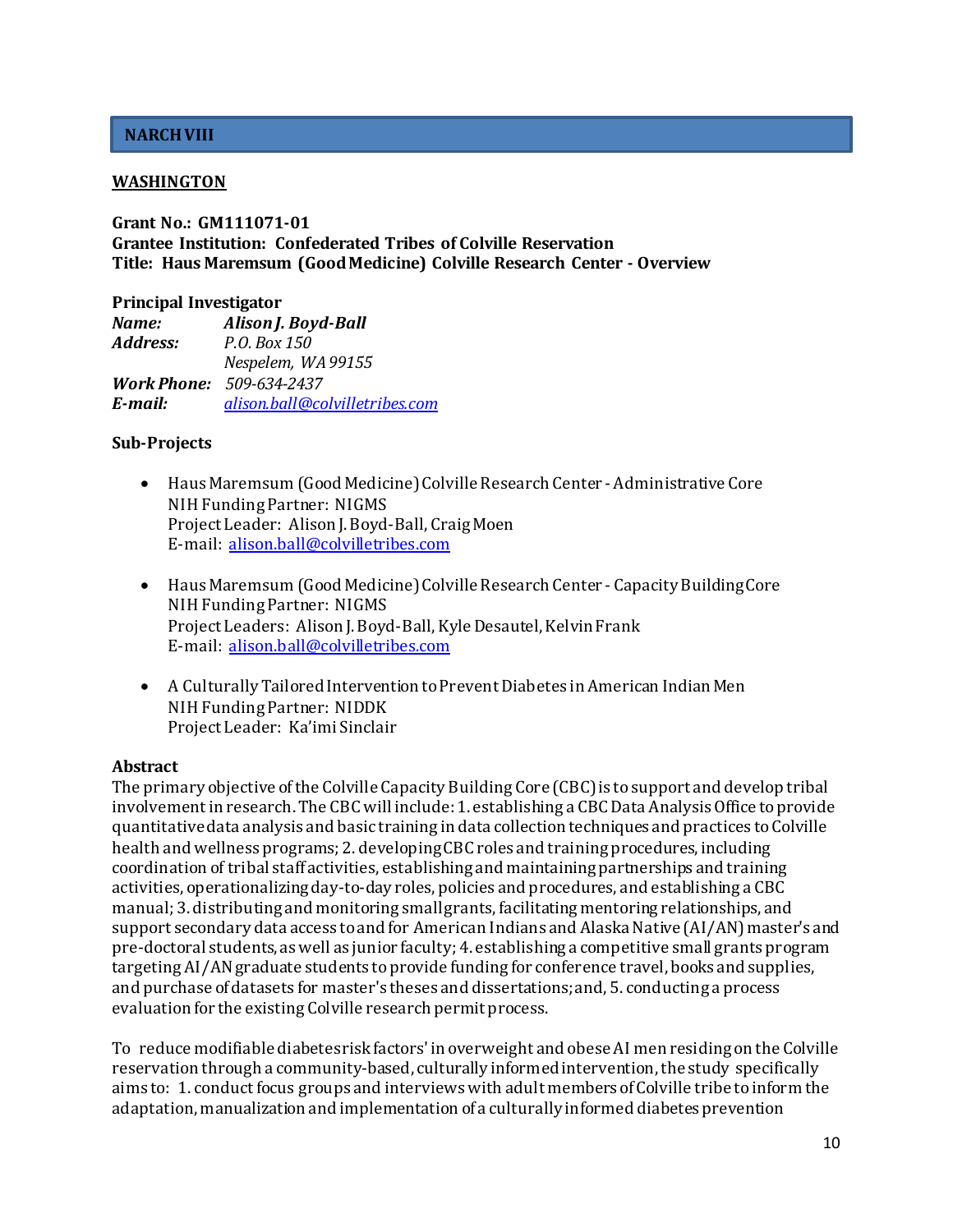program among overweight and obese AI men; 2. evaluate the effectiveness of a community-based, culturally informed diabetes prevention intervention by assessing between group changes in: Primary Outcomes: weight, dietary fat and caloric intake, vegetable consumption, and physical activity; Secondary Outcomes: physical fitness, blood pressure, lipids, self-reported quality of life; and, 3. evaluate the sustainability of the diabetes prevention intervention by assessing participant perceptions of program component fit through focus group discussions with participants in the intervention and telephone interviews with those who left the program.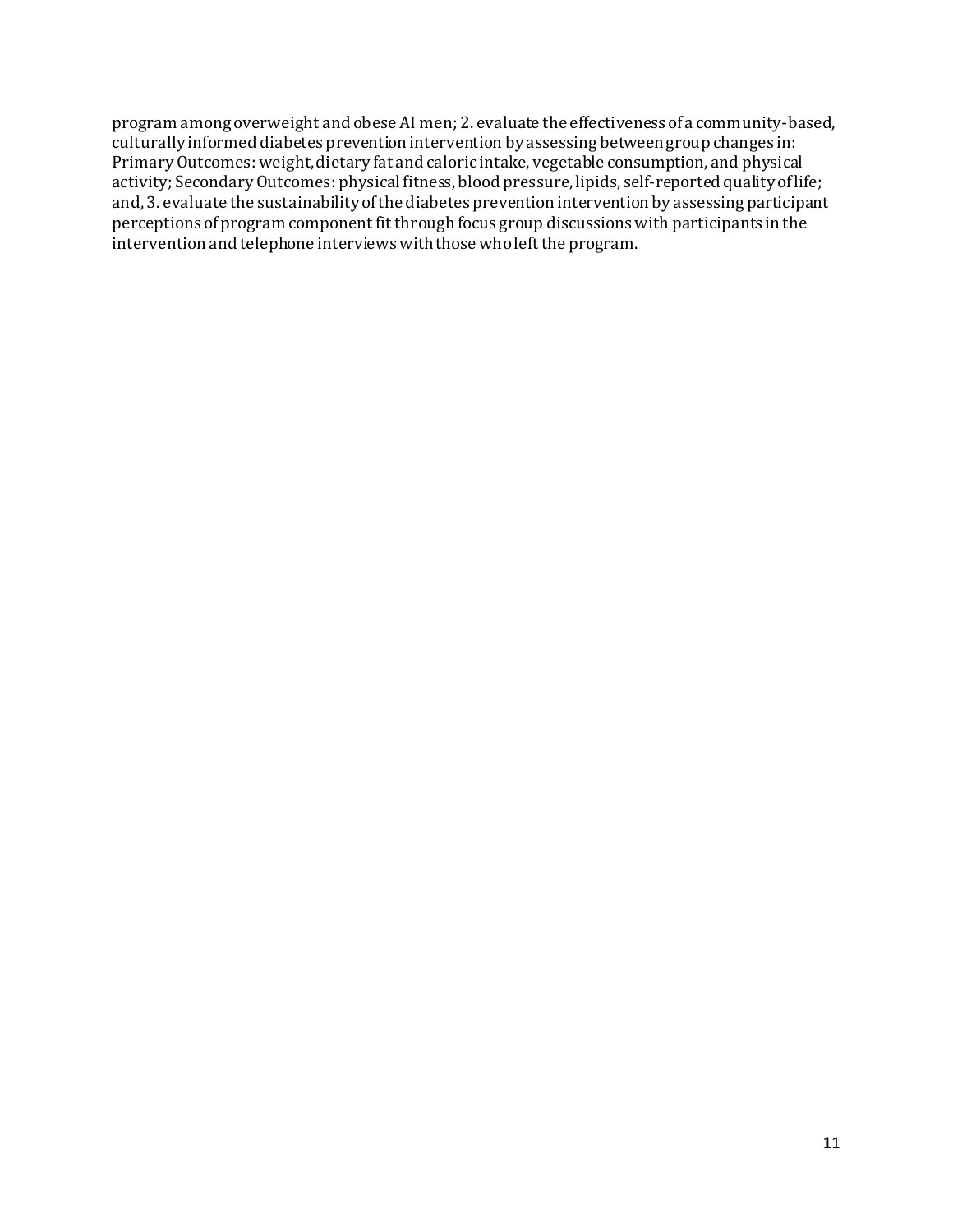#### <span id="page-12-0"></span>**WASHINGTON**

#### **Grant No.: GM110789-01 Grantee Institution: Healing Lodge of the Seven Nations Title: Promoting Cultures of Recovery in Tribal Communities**

#### **Principal Investigator**

*Name: Martina Whelshula Address: The Healing Lodge of the Seven Nations 5600 East 8th Avenue Spokane Valley, WA 99212 Work Phone: 509-998-3213 E-mail: [whelshulam@comcast.net](mailto:whelshulam@comcast.net)*

#### **Sub-Projects**

- Promoting Cultures of Recovery in Tribal Communities Administrative Core NIH Funding Partner(s): NIGMS Project Leader: Martina Whelshula, Debi LaPlante E-mail: [whelshulam@comcast.net](mailto:whelshulam@comcast.net)*(preferred)*[; martinaw@healinglodge.org](mailto:martinaw@healinglodge.org) E-mail: [dlaplante@hms.harvard.edu](mailto:dlaplante@hms.harvard.edu)
- Promoting Cultures of Recovery in Tribal Communities: Research Project NIH Funding Partner(s): NIDA Project Leader: Martina Whelshula, Sarah Nelson E-mail: [whelshulam@comcast.net](mailto:whelshulam@comcast.net) E-mail: [snelson@hms.harvard.edu](mailto:snelson@hms.harvard.edu)

#### **Abstract**

Long-term support after treatment for addiction is crucial to recovery. This type of support is lacking in many US communities, but little is known about support within AI/AN communities. This multi-part research project will address this gap in knowledge by conducting systematic strengths and needs assessment study of the recovery environment within the Tribal communities represented by the Inter-Tribal Consortium. The specific aims of the proposed research are: 1. develop lasting partnerships between the Healing Lodge of the Seven Nations, Division on Addiction, the Tribal Communities, and local Universities through Tribal Participatory Research methods and inclusion of service-learning components for local AI/AN college and university students; 2. develop a culturally appropriate strengths and needs assessment survey instrument and methodology; 3. assess and summarize key informants' (i.e., educators, health professionals and youth in recovery) perceptions of available and potential post-recovery support systems within each of seven Tribal communities.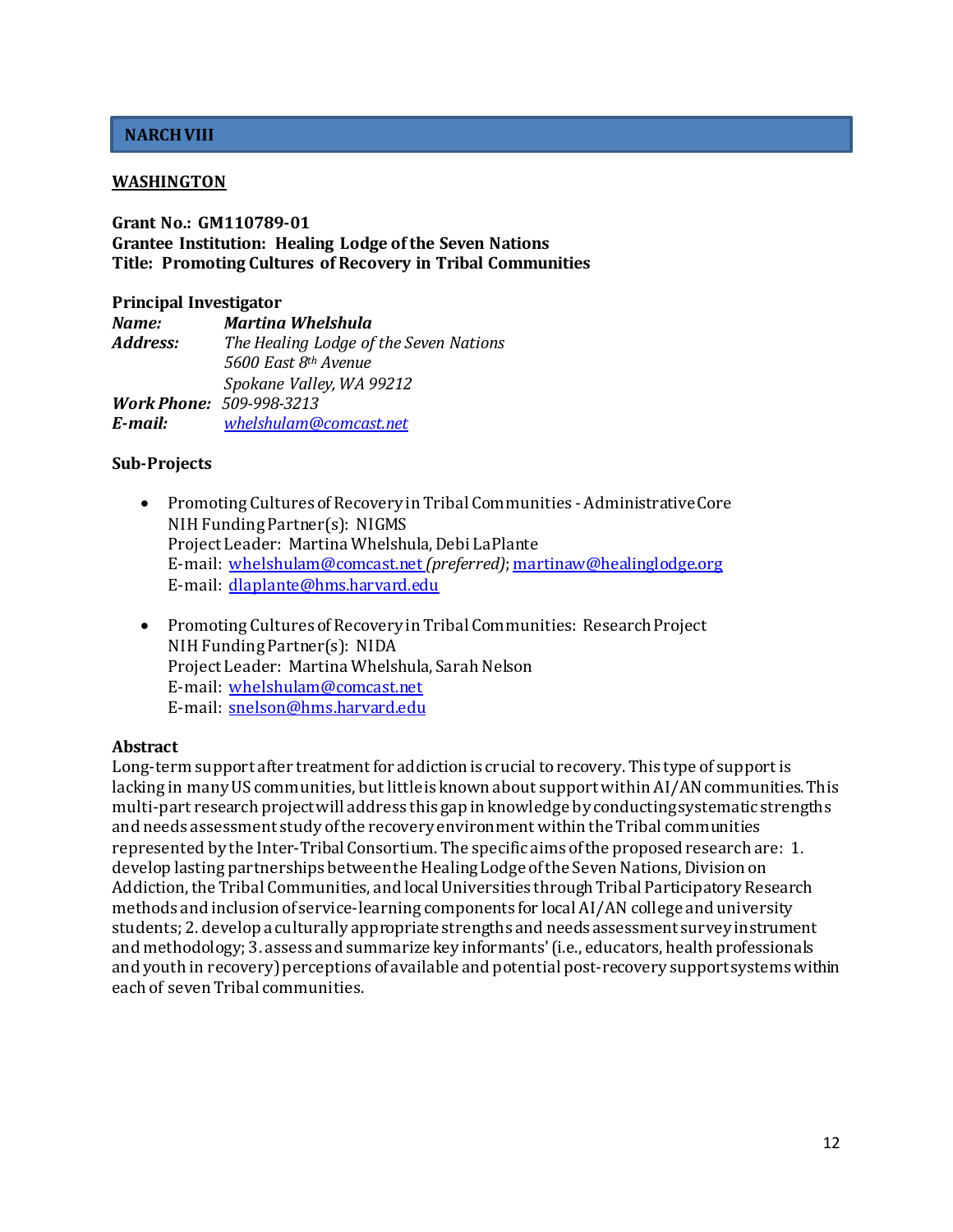#### <span id="page-13-0"></span>**WISCONSIN**

#### **Grant No.: GM110782-01 Grantee Institution: Great Lakes Inter-Tribal Council, Inc. Project Title: GLNARCH VIII Identifying Community Needs and Building Upon Success**

#### **Principal Investigator**

| Name:                           | John A. Dellinger         |
|---------------------------------|---------------------------|
| Address:                        | 2932 Highway 47 North     |
|                                 | Lac du Flambeau, WI 54538 |
| <b>Work Phone:</b> 414-243-2760 |                           |
| E-mail:                         | john.dellinger@cuw.edu    |

#### **Sub-Projects**

- GLNARCH Administrative Core NIH Funding Partner(s): NIGMS Project Leader: John Dellinger E-mail: [john.dellinger@cuw.edu](mailto:john.dellinger@cuw.edu)
- Expanding and Evaluating Indigenous Student Development Opportunities NIH Funding Partner(s): NIGMS Project Leader: Mary Madsen

#### **Abstract**

The Great Lakes Native American Research Center for NARCH VIII(GLNARCH VIII) application has developed from interest in tribally-driven health research programming. This need was first identified during a strategic planning session held between the Wisconsin Tribal Health Director Association and the Great Lakes Inter-Tribal Council (GLITC) Indian Health Program in Fall of 1999. During that session, 11 member tribes identified a long-term goal to establish health research initiatives that would help reduce tribal health disparities while building tribal health sciences capabilities. GLNARCH research will continue to emphasize CBPR linked to reducing American Indian health disparities as indicated in AIM 1. Continued GLNARCH support of AI/AN students who are interested in health sciences remains a key priority for the center as specified in AIM 2. Through training, education and research, GLNARCH VIII will reduce American Indian health disparities while increasing tribal research capacity to ensure long term development. The ongoing educational outreach programs will prepare the next generation of professionals while continuing to increase the number of AI/AN students. Activities to encourage AI faculty and students to participate in AI/AN health disparities research have been incorporated into all previous GLNARCH initiatives via GLNARCH Student Development Program activities. GLNARCH VIII will implement a comprehensive evaluation and outreach program as stated in AIM 3. Comprehensive assessment and community engagement are key components to the Community-Based Participatory Research approach that we intend to revitalize with NARCH VIII PUBLIC HEALTH RELEVANCE: GLNARCH VIII will expand upon collaborations and student development. We will continue to seed pilot programs that gain support (including financial) from external organizations. The new evaluation and assessment processwill provide crucial feedback as well as synergy with external